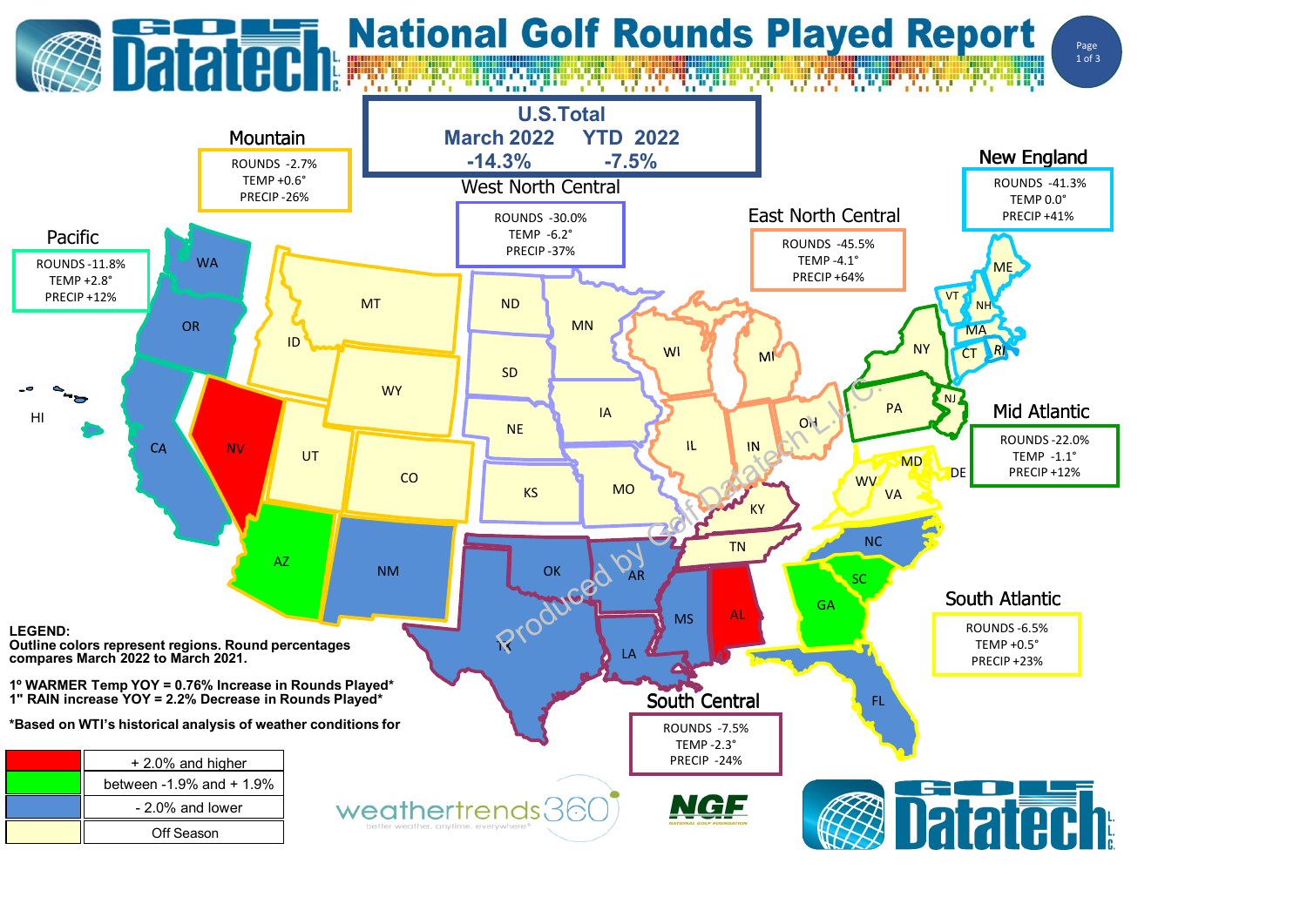## **Datated National Golf Rounds Played Report**

Page  $2$  of 3

**MARCH 2022**

|                           | MAR.          | <b>YTD</b> |                                     |          |            |                       | MAR.     | <b>YTD</b> |
|---------------------------|---------------|------------|-------------------------------------|----------|------------|-----------------------|----------|------------|
| <b>PACIFIC</b>            | $-11.8%$      | $-5.2%$    |                                     |          |            | <b>SOUTH ATLANTIC</b> | $-6.5%$  | $-1.1%$    |
| CA                        | $-10.4%$      | $-5.5%$    |                                     | MAR.     | <b>YTD</b> | DE, DC, MD            | $-16.0%$ | $-16.5%$   |
| Los Angeles               | $-31.9%$      | $-20.9%$   | <b>UNITED STATES</b>                | $-14.3%$ | $-7.5%$    | Washington/Baltimore  | $-11.4%$ | $-16.0%$   |
| <b>Orange County</b>      | $-0.9%$       | $-0.6%$    | <b>Public Access</b>                | $-15.5%$ | $-7.9%$    | <b>FL</b>             | $-1.3%$  | 2.6%       |
| Palm Springs              | 18.4%         | 29.4%      | Private                             | $-9.7%$  | $-6.1%$    | Jacksonville          | $-0.1%$  | 3.9%       |
| Sacramento                | $-8.0%$       | $-5.6%$    |                                     |          |            | Orlando               | $-18.5%$ | $-10.0%$   |
| San Diego                 | $-8.1%$       | $-10.7%$   | <b>EAST NORTH CENTRAL</b>           | $-45.5%$ | $-42.2%$   | Tampa                 | $-0.3%$  | $-0.5%$    |
| San Francisco/Oakland     | $-10.9%$      | $-7.1%$    | IL                                  | $-14.1%$ | $-14.7%$   | Palm Beach            | $-1.4%$  | 8.9%       |
| HI                        | $-16.6%$      | 1.9%       | Chicago                             | $-1.4%$  | $-1.4%$    | Naples/Ft Myers       | 1.3%     | 0.3%       |
| 0R                        | $-15.9%$      | $-3.8%$    | IN                                  | $-44.5%$ | $-43.0%$   | Miami/Ft.Lauderdale   | 22.7%    | 19.9%      |
| Portland                  | $-26.7%$      | $-10.4%$   | MI                                  | $-55.1%$ | $-41.1%$   | GA                    | 0.2%     | 0.4%       |
| WA                        | $-14.3%$      | $-7.6%$    | Detroit                             | $-54.5%$ | $-54.7%$   | Atlanta               | $-1.8%$  | $-3.6%$    |
| Seattle                   | $-11.9%$      | $-5.2%$    | OH                                  | $-58.6%$ | $-57.7%$   | NG.                   | $-21.9%$ | $-16.5%$   |
|                           |               |            | Cincinnati                          | $-51.5%$ | $-50.7%$   | Greensboro/Raleigh    | $-9.4%$  | $-10.0%$   |
| <b>MOUNTAIN</b>           | $-2.7%$       | $-0.9%$    | Cleveland                           | $-63.3%$ | $-63.4%$   | -SC                   | $-1.4%$  | 7.1%       |
| AΖ                        | 0.5%          | 5.1%       | WI                                  |          |            | Charleston            | $-8.0%$  | 4.0%       |
| Phoenix                   | 4.6%          | 7.9%       |                                     |          |            | <b>Hilton Head</b>    | $-1.0%$  | 0.4%       |
| CO                        | 18.5%         | $-22.3%$   |                                     |          |            | Myrtle Beach          | 26.3%    | 34.2%      |
| Denver                    | 25.4%         | $-31.0%$   | <b>SOUTH CENTRAL</b>                | $-7.5%$  | -6.0%      | VA, WV                | $-20.2%$ | $-20.6%$   |
| ID, WY, MT, UT            | $-17.9%$      | $-18.8%$   | <b>AL</b>                           | 7.2%     | 5.3%       |                       |          |            |
| NΜ                        | $-11.3%$      | $-9.8%$    | AR, LA, MS                          | $-11.2%$ | $-1.4%$    | <b>MID ATLANTIC</b>   | $-22.0%$ | $-23.4%$   |
| <b>NV</b>                 | 8.0%          | 6.4%       | OK                                  | $-14.3%$ | $-9.9%$    | <b>NJ</b>             | $-2.4%$  | $-8.1%$    |
| Las Vegas                 | 2.6%          | 3.6%       | KY, TN                              | $-11.5%$ | $-17.4%$   | <b>NY</b>             | $-14.0%$ | $-18.9%$   |
|                           |               |            | <b>TX</b>                           | $-6.0%$  | $-5.7%$    | New York City         | $-12.0%$ | $-18.4%$   |
| <b>WEST NORTH CENTRAL</b> | $-30.0\%$     | $-27.5%$   | Dallas/Ft. Worth                    | $-3.5%$  | $-1.8%$    | PA                    | $-35.3%$ | $-34.3%$   |
| KS, NE                    | $-27.9%$      | $-22.0%$   | Houston                             | $-5.6%$  | $-7.2%$    | Philadelphia          | $-7.0%$  | $-14.6%$   |
| ND,SD                     |               |            | San Antonio                         | $-2.1%$  | $-1.6%$    | Pittsburgh            | $-53.9%$ | $-53.6%$   |
| MΝ                        |               |            |                                     |          |            |                       |          |            |
| Minneapolis/St.Paul       |               |            |                                     |          |            | <b>NEW ENGLAND</b>    | $-41.3%$ | $-43.5%$   |
| IA, MO                    | $-23.7%$      | $-24.1%$   | *Not reporting results at this time |          |            | CT, MA, RI            | $-44.9%$ | $-47.0%$   |
| <b>St Louis</b>           | $-13.9%$      | $-16.9%$   |                                     |          |            | <b>Boston</b>         | $-41.9%$ | $-43.3%$   |
| <b>Kansas City</b>        | -30.6% -27.4% |            |                                     |          |            | ME, NH, VT            |          | $\star$    |
|                           |               |            |                                     |          |            |                       |          |            |

The percentages represent the differences in number of rounds played comparing March 2022 to March 2021.

For more information contact Golf Datatech **golfroundsplayed@golf-datatech.com**